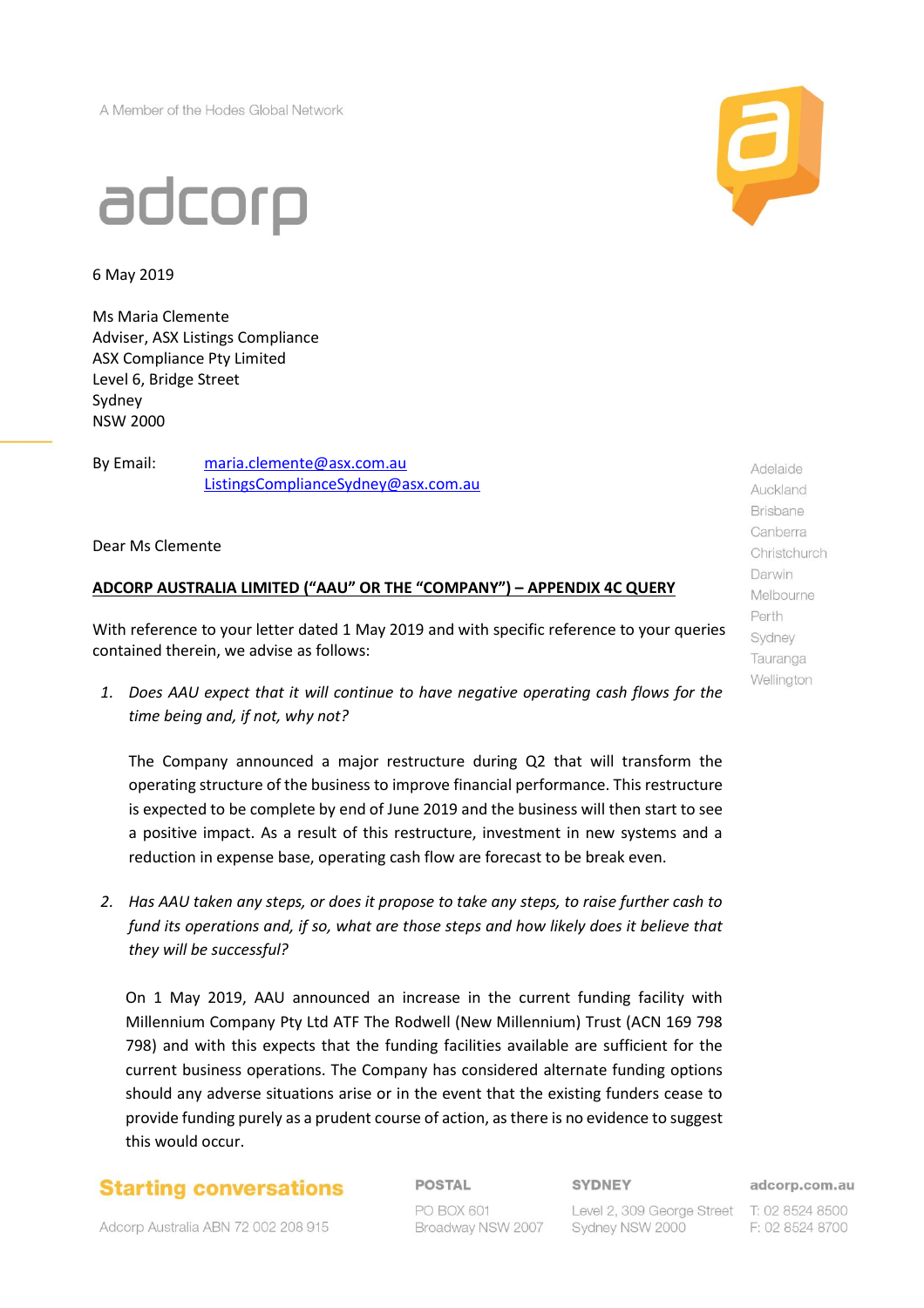# adcorp



*3. Does AAU expect to be able to continue its operations and to meet its business objectives and, if so, on what basis?*

AAU's Agency business is in the process of repositioning itself within the market and aligning it service offering to the needs of clients. This has resulted in a reduction in the operations, rationalisation of cost base, resignation of some key clients and taking a more commercial approach to the type of work and clients serviced. The objective is to return to profitability on a smaller cost base. Whilst this process is slow the Company is committed to achieving this objective and can continue its operations in the meantime.

The Company has also diversified into TV Production through a wholly-owned subsidiary and taken an investment in a video production company of which both are starting to generate positive cash flow positive returns.

*4. Please confirm that AAU is complying with Listing Rule 3.1 and that there is no information about its financial condition that should be given to ASX in accordance with that rule that has not already been released to the market.*

The Board of Directors confirm compliance with Listing Rule 3.1 and there is no information that would presently have a material effect on the value of the Company's securities.

*5. Please confirm that AAU's responses to the questions above have been authorised and approved under its published continuous disclosure policy or otherwise by its board or an officer of AAU with delegated authority from the board to respond to ASX on disclosure matters.*

Responses to these questions have been reviewed and approved by all members of the Board of Directors.

# **Starting conversations**

## **POSTAL**

PO BOX 601 Broadway NSW 2007 **SYDNEY** 

adcorp.com.au

Level 2, 309 George Street T: 02 8524 8500 Sydney NSW 2000

Adelaide Auckland **Brisbane** Canberra Christchurch Darwin Melbourne Perth Sydney Tauranga Wellington

Adcorp Australia ABN 72 002 208 915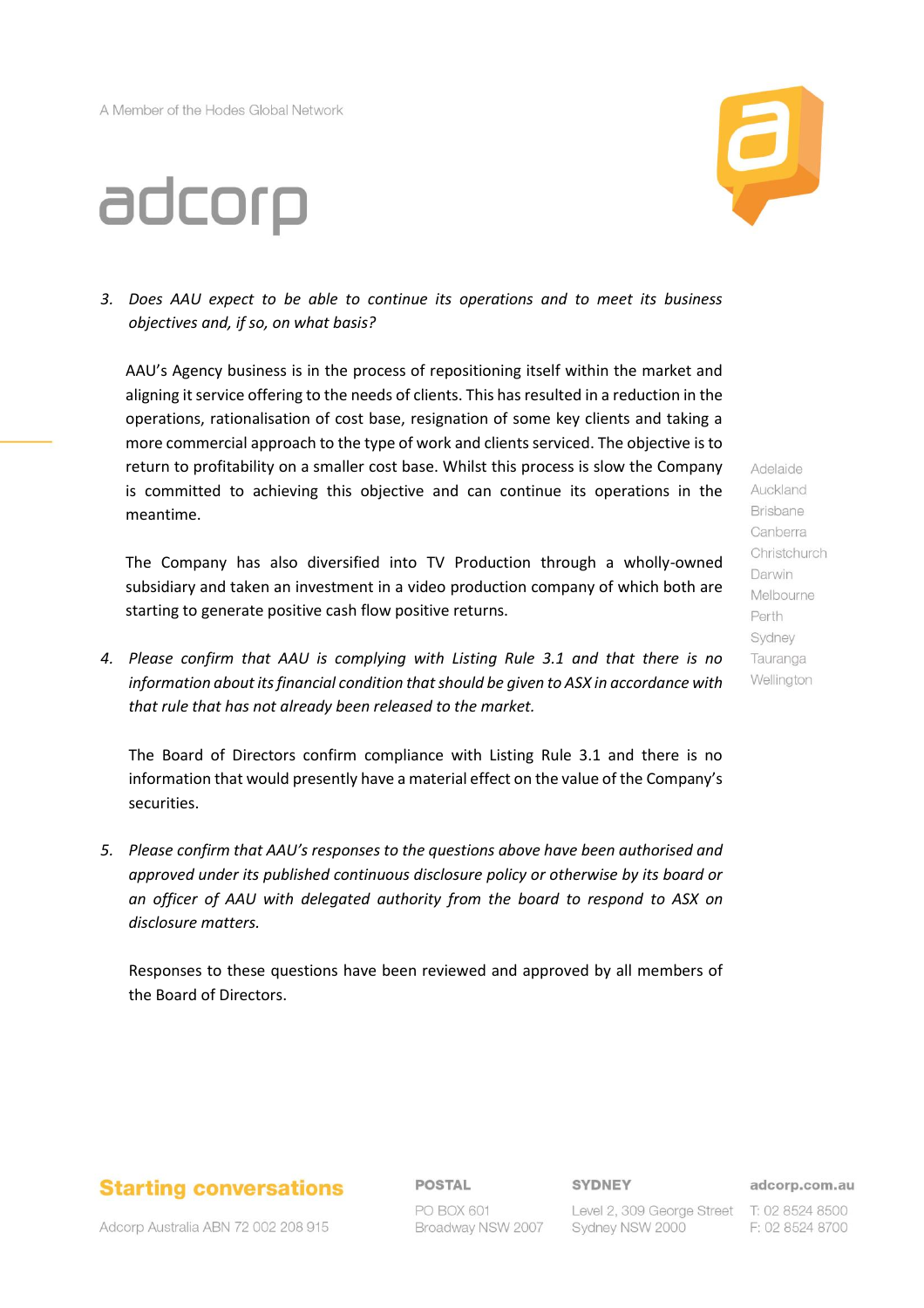A Member of the Hodes Global Network



For and on behalf of the Board,

David Franks **Company Secretary** 



Adelaide Auckland Brisbane Canberra Christchurch Darwin Melbourne Perth Sydney Tauranga Wellington

# **Starting conversations**

Adcorp Australia ABN 72 002 208 915

## **POSTAL**

PO BOX 601 Broadway NSW 2007 **SYDNEY** 

adcorp.com.au

Level 2, 309 George Street T: 02 8524 8500 Sydney NSW 2000

F: 02 8524 8700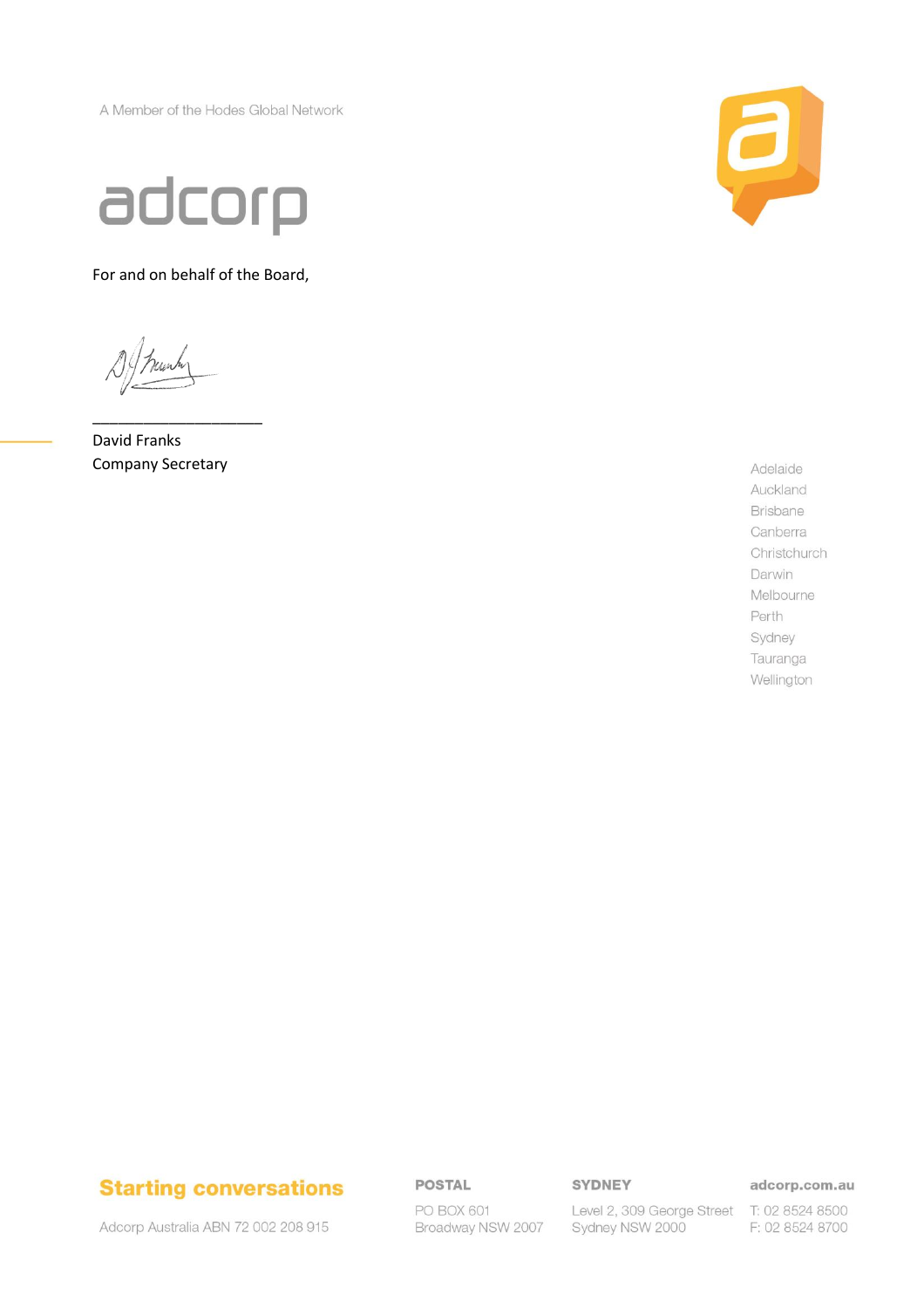

1 May 2019 Reference: 001141

Mr David Franks Company Secretary Adcorp Australia Limited

By email: david.franks@automicgroup.com.au

Dear Mr Franks

### **Adcorp Australia Limited ('AAU'): Appendix 4C Query**

ASX refers to AAU's Appendix 4C quarterly report for the period ended 31 March 2019 lodged with the ASX Market Announcements Platform and released on 30 April 2019 (the 'Appendix 4C').

ASX notes that AAU has reported:

- negative net operating cash flows for the quarter of \$1,928,000;
- cash at the end of the quarter of \$1,207,000; and
- estimated cash outflows for the next quarter of \$6,227,000.

It is possible to conclude, based on the information in the Appendix 4C, that if AAU were to continue to expend cash at the rate indicated by the Appendix 4C, AAU may not have sufficient cash to continue funding its operations.

#### **Request for Information**

In view of that, ASX asks AAU to answer separately each of the following questions and provide the following confirmations in a format suitable for release to the market under Listing Rule 18.7A:

- 1. Does AAU expect that it will continue to have negative operating cash flows for the time being and, if not, why not?
- 2. Has AAU taken any steps, or does it propose to take any steps, to raise further cash to fund its operations and, if so, what are those steps and how likely does it believe that they will be successful?
- 3. Does AAU expect to be able to continue its operations and to meet its business objectives and, if so, on what basis?
- 4. Please confirm that AAU is complying with Listing Rule 3.1 and that there is no information that should be given to ASX about its financial condition under that rule that has not already been released to the market.
- 5. Please confirm that AAU's responses to the questions above have been authorised and approved in accordance with its published continuous disclosure policy or otherwise by its board or an officer of AAU with delegated authority from the board to respond to ASX on disclosure matters.

Please also provide any other information that AAU considers may be relevant to ASX forming an opinion on whether AAU is complying with Listing Rule 12.2 that a listed entity's financial condition must, in ASX's opinion, be adequate to warrant the continued quotation of its securities and its continued listing.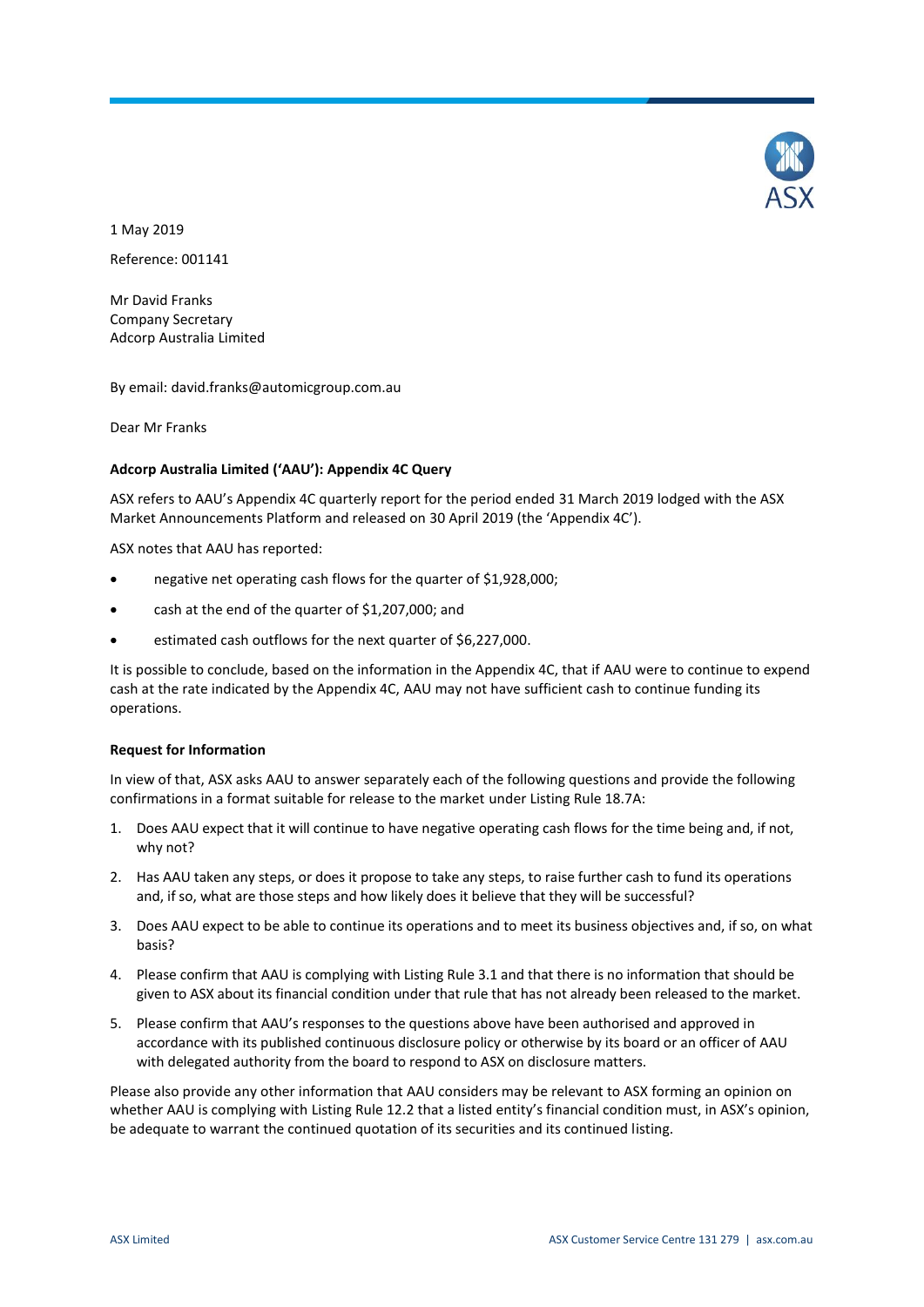#### **When and where to send your response**

This request is made under Listing Rule 18.7. Your response is required as soon as reasonably possible and, in any event, by no later than **9:30 AM AEST Monday, 6 May 2019**. If we do not have your response by then, ASX will have no choice but to consider suspending trading in AAU's securities under Listing Rule 17.3. You should note that if the information requested by this letter is information required to be given to ASX under Listing Rule 3.1 and it does not fall within the exceptions mentioned in Listing Rule 3.1A, AAU's obligation is to disclose the information "immediately". This may require the information to be disclosed before the deadline set out in the previous paragraph.

ASX reserves the right to release a copy of this letter and your response on the ASX Market Announcements Platform under Listing Rule 18.7A. Accordingly, your response should be in a form suitable for release to the market. Your response should be sent to me by e-mail. It should not be sent directly to the ASX Market Announcements Office. This is to allow me to review your response to confirm that it is in a form appropriate for release to the market, before it is published on the ASX Market Announcements Platform.

### **Listing Rule 3.1 and 3.1A**

Listing Rule 3.1 requires a listed entity to give ASX immediately any information concerning it that a reasonable person would expect to have a material effect on the price or value of the entity's securities. Exceptions to this requirement are set out in Listing Rule 3.1A. In responding to this letter, you should have regard to AAU's obligations under Listing Rules 3.1 and 3.1A and also to Guidance Note 8 *Continuous Disclosure: Listing Rules 3.1 – 3.1B*. It should be noted that AAU's obligation to disclose information under Listing Rule 3.1 is not confined to, nor is it necessarily satisfied by, answering the questions set out in this letter.

### **Trading halt**

If you are unable to respond to this letter by the time specified above, you should discuss with us whether it is appropriate to request a trading halt in AAU's securities under Listing Rule 17.1. If you wish to request a trading halt, you must tell us:

- the reasons for the trading halt;
- how long you want the trading halt to last;
- the event you expect to happen that will end the trading halt;
- that you are not aware of any reason why the trading halt should not be granted; and
- any other information necessary to inform the market about the trading halt, or that we ask for.

We may require the request for a trading halt to be in writing. The trading halt cannot extend past the commencement of normal trading on the second day after the day on which it is granted.

You can find further information about trading halts in Guidance Note 16 *Trading Halts & Voluntary Suspensions*.